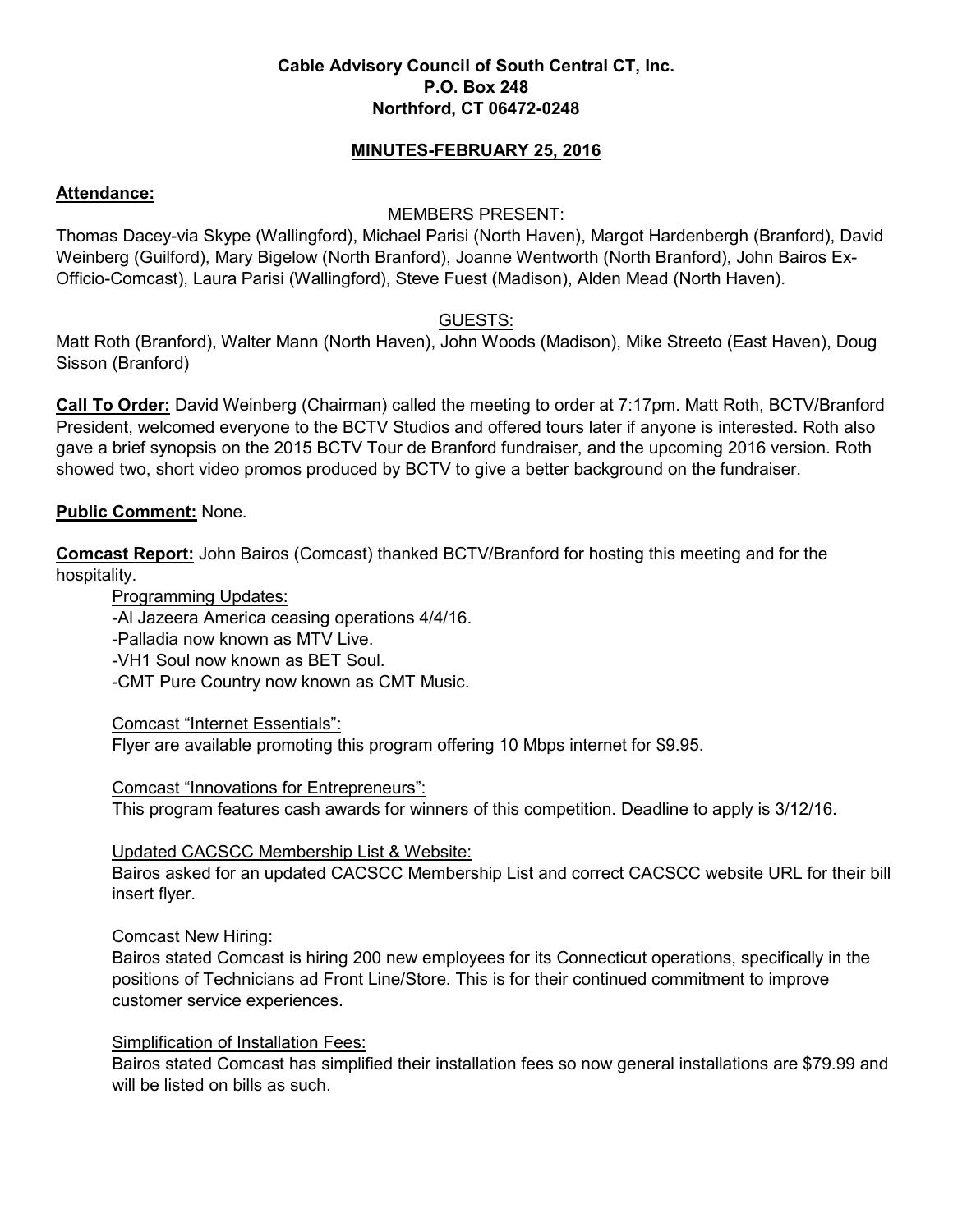Internet Essentials Numbers:

Margot Hardenbergh asked if Comcast had a breakdown of subscribers for the low-cost Internet Essentials (\$9.95) program. Bairos stated they only have national numbers at this point.

# Yes Network:

Laura Parisi asked about Comcast no longer carrying YES Network (NY Yankees). Bairos explained that Comcast and YES Network came to an impasse after extensive negotiations and thus, Comcast was forced to drop the network due to that impasse. It is hoped at some point, an agreement can be reached. Discussion ensued about subscribers switching to U-Verse, DishNet or DirecTV to have acces to YES Network.

# **Approval of Minutes of December 17, 2015 CACSCC Meeting:**

Chairman Weinberg had one correction (page 2: currently states: "CACSCC felt that the Suspension was Valid." Should be corrected to state: "CACSCC felt that he Complaints may have been valid." Margot moved to approve the minutes with noted correction. Laura Parisi seconded. Tom Dacey abstained. Motion carried.

# **Correspondence:**

-Updates from Comcast.

- -Received checks for CACSCC Media Liability Insurance from NHTV/North Haven, GCTV/Guilford.
- -Received check from Comcast (\$2,000) from Comcast as required for Advisory Council support.
- -Received 2015 PURA Report from NHTV/North Haven.
- -Received 2015 PURA Report from BCTV/Branford.
- -Received 2015 PURA Report from Totoket TV/North Branford.
- -Received 2015 PURA Report from MCAG/Madison.

# **Treasurer's Report:**

EXPENSES:

- -Paid \$90.00 to Dylan Klett for October, 2015 CACSCC Minutes.
- -Paid \$250.00 to Alliance for Community Media.
- -Paid \$41.98 website (Intuit) for two months.
- -Total Expenses: \$381.98

# INCOME:

-Deposited Comcast \$2,000. -CD Interest was \$2.68 for December, \$2.18 for January. -Checking Account Balance: \$7,941.43 -CD Account Balance: \$12,899.91 -Total Cash Reserves: \$20,841.34

# **Investigation into WPAA/O'Connor/Parisi Complaint:**

Chairman Weinberg stated a mediation session was scheduled to occur at GCTV/Guilford. But, Bob Parisi had a family emergency and the mediation session was canceled. Weinberg noted, as well, that there seemed to be less enthusiasm on behalf of Parisi to proceed. Weinberg stated he will be contacting PURA to see if PURA even feels this is something CACSCC should be involved in. Dacey stated he was told Bob O'Connor filed a complaint with the FCC, and that WPAA is waiting on the FCC complaint to be addressed. Dacey says he supports WPAA in how they handled/are handling the situation and believes WPAA was correct in their actions.

# **Frontier-Statewide Advisory Council Udpate(SAC):**

CACSCC Statewide Advisory Council (SAC) appointee, Steve Fuest, stated the 2-24-16 scheduled SAC meeting was canceled due to weather, and the next scheduled SAC meeting is 3-9-16.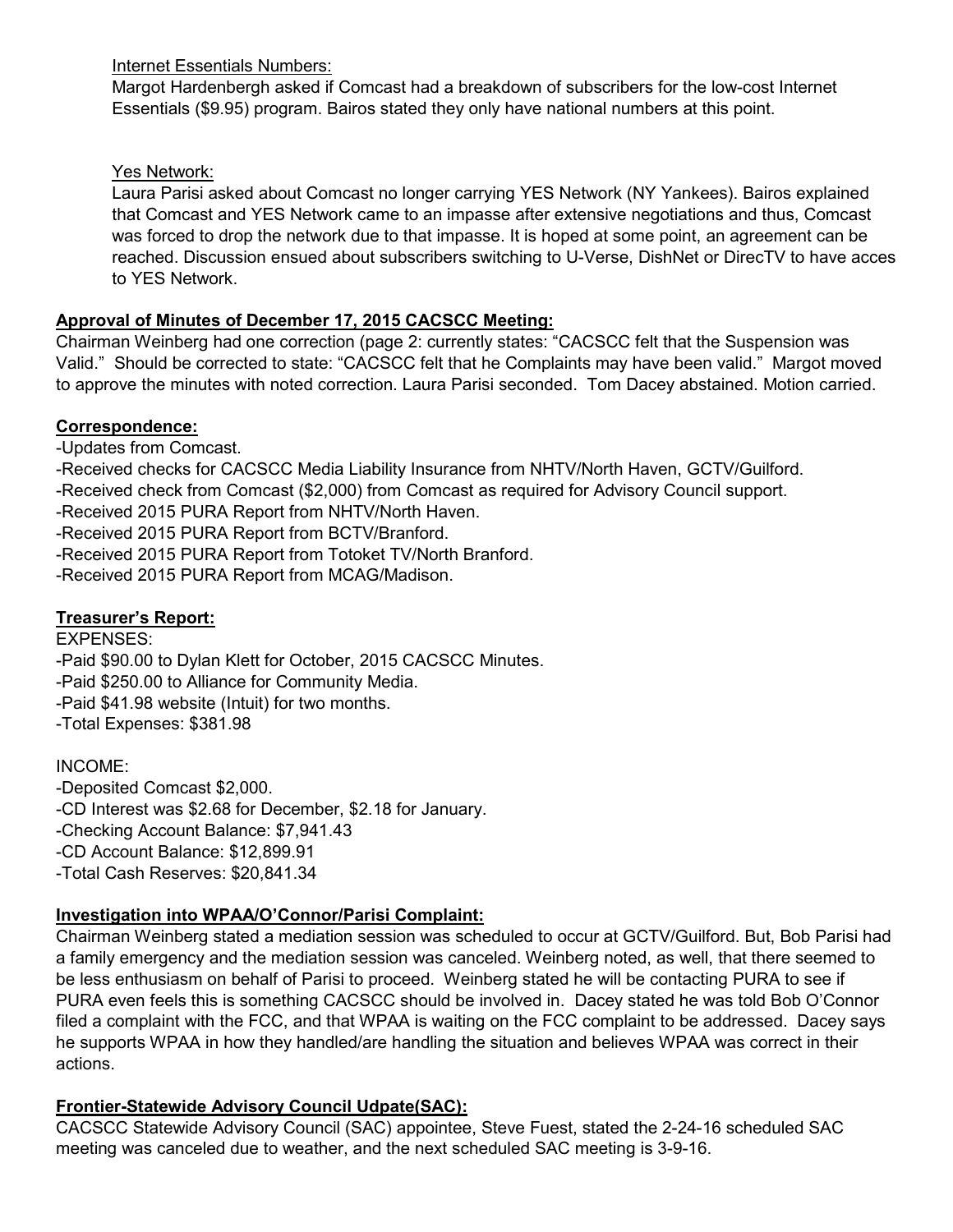## **CACSCC Membership Updates:**

Chairman Weinberg noted he received a re-appointment letter from Michael J. Freda, First Selectman, Town of North Haven, re-appointing Alden Mead for a two-year term. Weinberg noted that the other CACSCC members whose terms are up, should consult their Mayor/First Selectman to be re-appointed.

### **Other Business:**

-WPAA Sent letter to Laura Parisi asking about minutes being updated on CACSCC website. Discussion ensued. CACSCC webmaster (Mann) stated he adds any files (Minutes, Agenda, Treasurer's Report) within 24 hours of receiving them, and that everything he has received is up there. CACSCC will send any files missing to Mann for posting ASAP. WPAA asked about issue it raised about possibility of returning one of the three PEG channels, specifically the "E" channel, to Comcast for additional funding, and if CACSCC would consider requesting PURA to open a docket on this issue.

John Bairos asked, in Wallingford, to clarify which entity runs each respective PEG channel. Discussion ensued that the "P" channel (known as WPAA-18) is operated by Wallingford Public Access Association, Inc.). The "E" channel (known as WPS-TV) is operated by the Wallingford School System. The "G" channel (known as WGTV) is operated by the Town Of Wallingford.

Chairman Weinberg stated CACSCC voted last year against this issue that was raised by WPAA. Weinberg entertained a motion to re-affirm the previous CACSCC vote. Margot Hardenbergh made a motion that "The CACSCC does not want any PEG channel removed." Joanne Wentworth seconded. Motion carried unanimously.

### **Town Reports:**

-NHTV/North Haven: Michael Parisi (North Haven) stated NHTV had another successful fruit fundraiser during the holidays, raising \$3,000. Parisi also stated that NHTV plans to start airing selected Town of North Haven meetings live later this year. Parisi added that NHTV had tremendous positive response to its coverage of all North Haven High School home football games in 2015, and it plans to cover the 2016 games as well. Parisi also re-stated that NHTV made its \$285.00 insurance payment to CACSCC earlier tonight.

-BCTV/Branford: Walter Mann The main thrust at BCTV is the upcoming 2016 Tour de Branford BCTV fundraiser.

-Totoket TV/North Branford: Walter Mann stated that Totoket TV is working with the North Branford High School Media Department's Nick DeLizio on a student video competition and scholarship. Mann also stated that Totoket TV has finished installing their older Broadcast Pix HD switcher at North Branford High School for use by students in the media department. Mann stated that the North Branford "E" channel is filled with programming from the school system.

-MCAG/Madison: Steve Fuest had no report.

-GCTV/Guilford: David Weinberg stated GCTV recently held a video competition for students in Guilford Public Schools. Weinberg said GCTV has added Sunday studio hours, which have been very well received. Weinberg also stated GCTV had another successful "Quiz Bowl" program that was taped in GCTV's studio.

-East Haven Issue: Laura Parisi stated two acquaintances of hers from East Haven, who attended a recent CACSCC meeting, showed interest in serving on the CACSCC as East Haven appointees. However, despite inquiring with the Mayor of East Haven, they have not yet received any response from the Mayor's office.